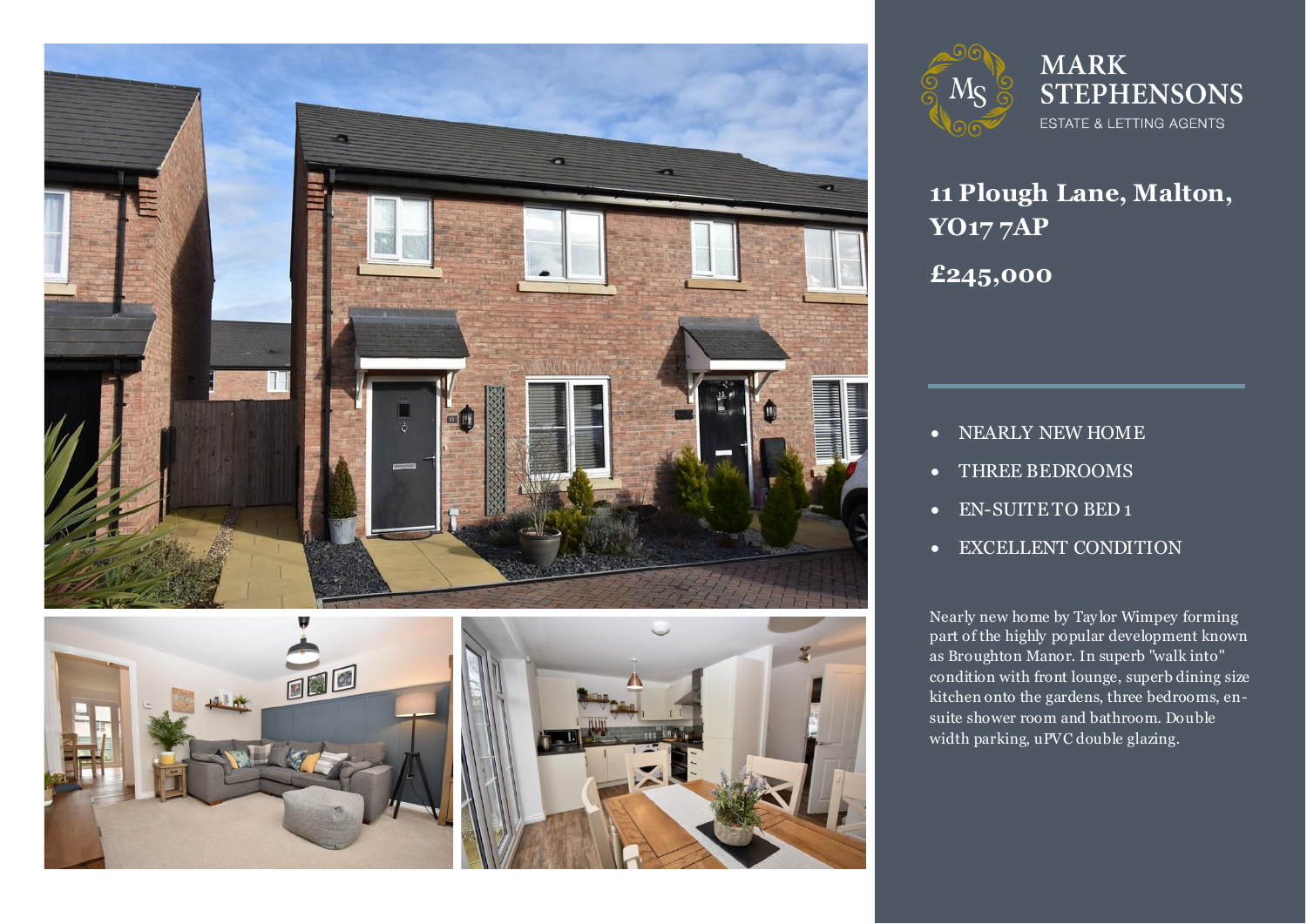

#### LOCATION

11 Plough Road is situated to the Northern edge of the Broughton Manor development at the end of a quiet cul-de-sac with outlook to the rear across open countryside.

SERVICES Mains water, electricity and gas are connected. Connection to mains drains.

COUNCIL TAX BAND C =  $£1873.86$ 

#### GROUND FLOOR

ENTRANCE HALL With stairs to first floor.

LIVING ROOM Front window with radiator underneath.

CLOAKROOM Two piece suite.

DINING/KITCHEN Wall and base units with intregrated fridge-freezer, double-oven and gas hob. Patio doors leading out to garden.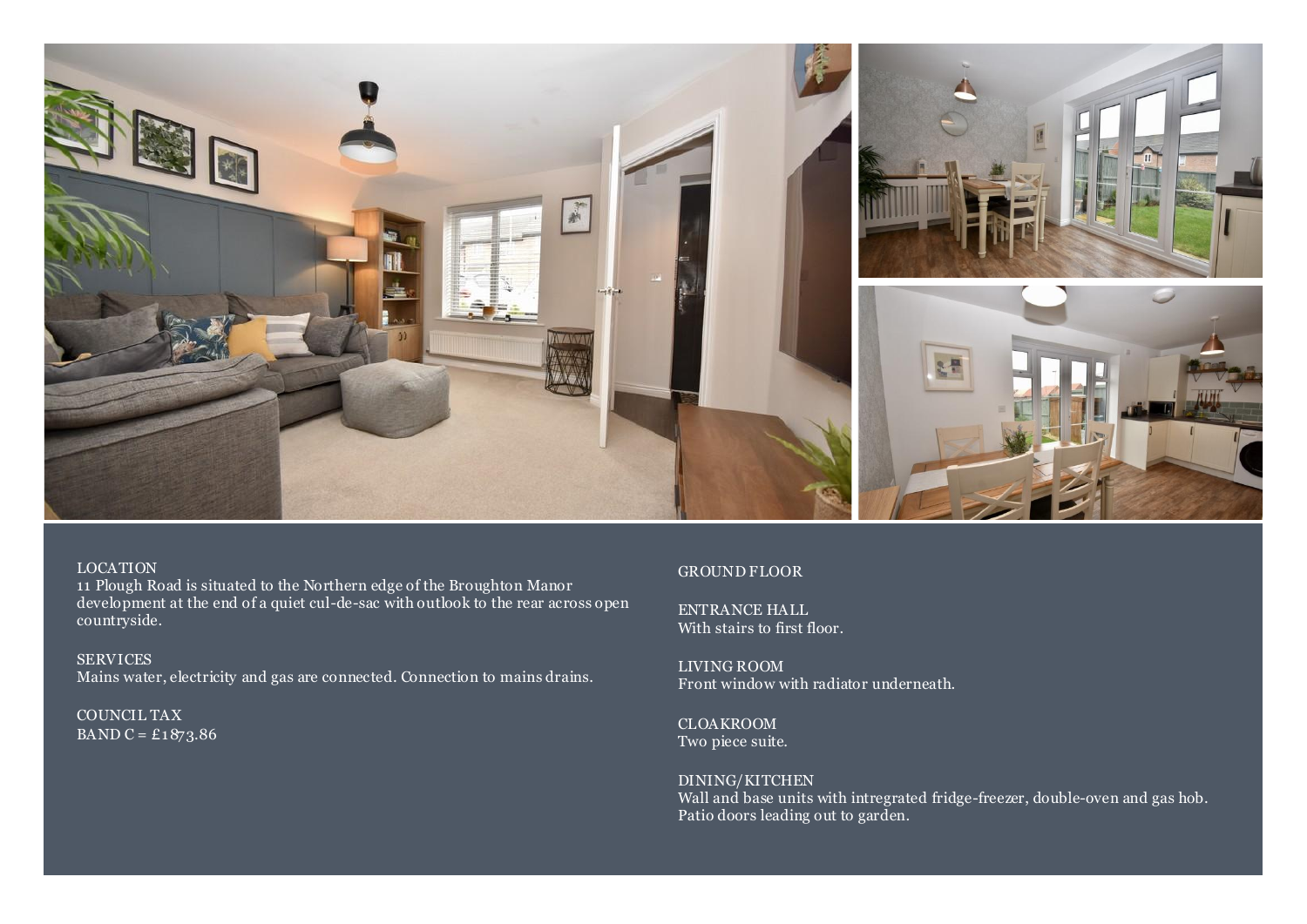



FIRST FLOOR

MASTER BEDROOM Built-in wardrobes. Front window.

ENSUITE SHOWER ROOM Two piece suite with cubicle shower.

BEDROOM 2 Rear window.

BEDROOM 3 Rear window.

BATHROOM Three piece suite.

#### OUTSIDE SPACE

FRONT GARDEN Drive-way parking for two vehicles.

### REAR GARDEN

Fully enclosed rear garden with well-stocked flower beds and a timber-framed storage shed.